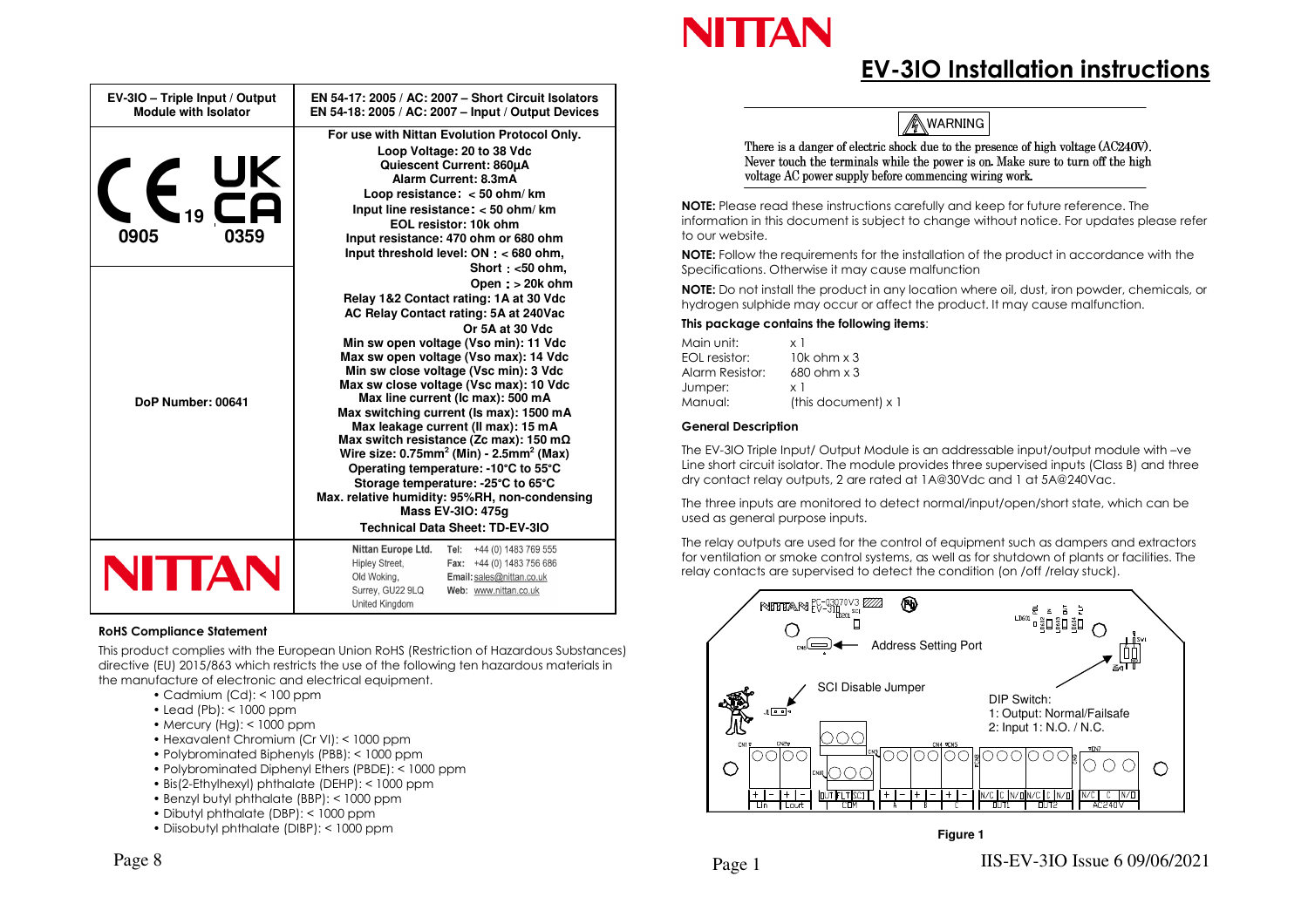

## **EV-3IO Installation instructions**

#### **Address Setting**

Use EV-AD2-EXT to set the address of the EV-3IO. The factory default address of 1 is given to the module. Connect the EV-AD2-EXT to the address setting port with the Micro USB cable for the programmer and change the address to any of 1-254, with reference to the instruction manual of EV-AD2-EXT programmer. (Note that the number of available addresses can be less depending on a control panel model.) The address can be set regardless of whether power supply from the control panel is turned on or off.

Address setting is possible even after connecting the module to the Loop.

#### **DIP Switch Operation**

With the DIP switch 1, it is possible to select normal mode or failsafe mode of AC relay circuit (5A@240Vac) (refer to Table 1 and Figure 1).

If the loop power supply is off, the relay is activated in the failsafe mode. Refer to Table 2 for the relay position in each condition in the normal/failsafe mode.

The DIP switch 2 can change the input setting (normally-open/ normally-closed) of the Input circuit 1. When the switch is in the off position, the input is set to normally-open in the Input circuit 1. When the switch is in the on position, the input is set to normally-closed in the Input circuit 1.

The switching contacts of Input 2 and 3 are always normally-open, regardless of the DIP switch setting.

Open the cover of the module enclosure, and it is possible to configure the address setting and change the setting of DIP switch or jumper pin (refer to Figure 1).

| <b>DIP switch</b> | <b>Position</b> | <b>Function</b>                       |
|-------------------|-----------------|---------------------------------------|
|                   | ЭN              | AC Relay: Failsafe mode               |
|                   | つFF             | AC Relay: Normal mode                 |
|                   | ЭN              | Input circuit 1 Only: Normally closed |
|                   | ۱FF             | Input circuit 1, 2 & 3: Normally open |

**Table 1** 

| Condition      | <b>Relay Normal mode</b> | <b>Relay Failsafe mode</b> |  |  |
|----------------|--------------------------|----------------------------|--|--|
| Loop power Off | ⊃ff                      | Эr                         |  |  |
| Standby        | Off                      | ∩ff                        |  |  |
| Alarm          | )n                       | Эr                         |  |  |
| $T = L_1 - R$  |                          |                            |  |  |

**Table 2** 

#### **Service and Maintenance**

Inspection and tests of the module shall be carried out periodically according to the requirements of BS 5839 Part 1, Fire Detection and Alarm Systems for Buildings: Code of Practice for System Design, Installation and Servicing, or equivalent local codes of practice.

For a routine inspection, ensure the module is secure and undamaged.

When carrying out site testing of the module, set the Fire Alarm Control Panel to test mode and take any necessary precautions, so as to limit the activation of alarm sounders/bells and any fire service summoning device.

#### **Dimensions**



#### **End of Life Disposal**

Like all electronic equipment, at the end of its working life this unit should not be disposed of in a refuse bin. All Nittan products since 2005 have been marked with the WEEE Logo in compliance with European Directive 2012/19/EU and Nittan Europe Limited is a member of a WEEE Compliance Scheme. Contact sales@nittan.co.uk for a copy of our WEEE Compliance Policy.

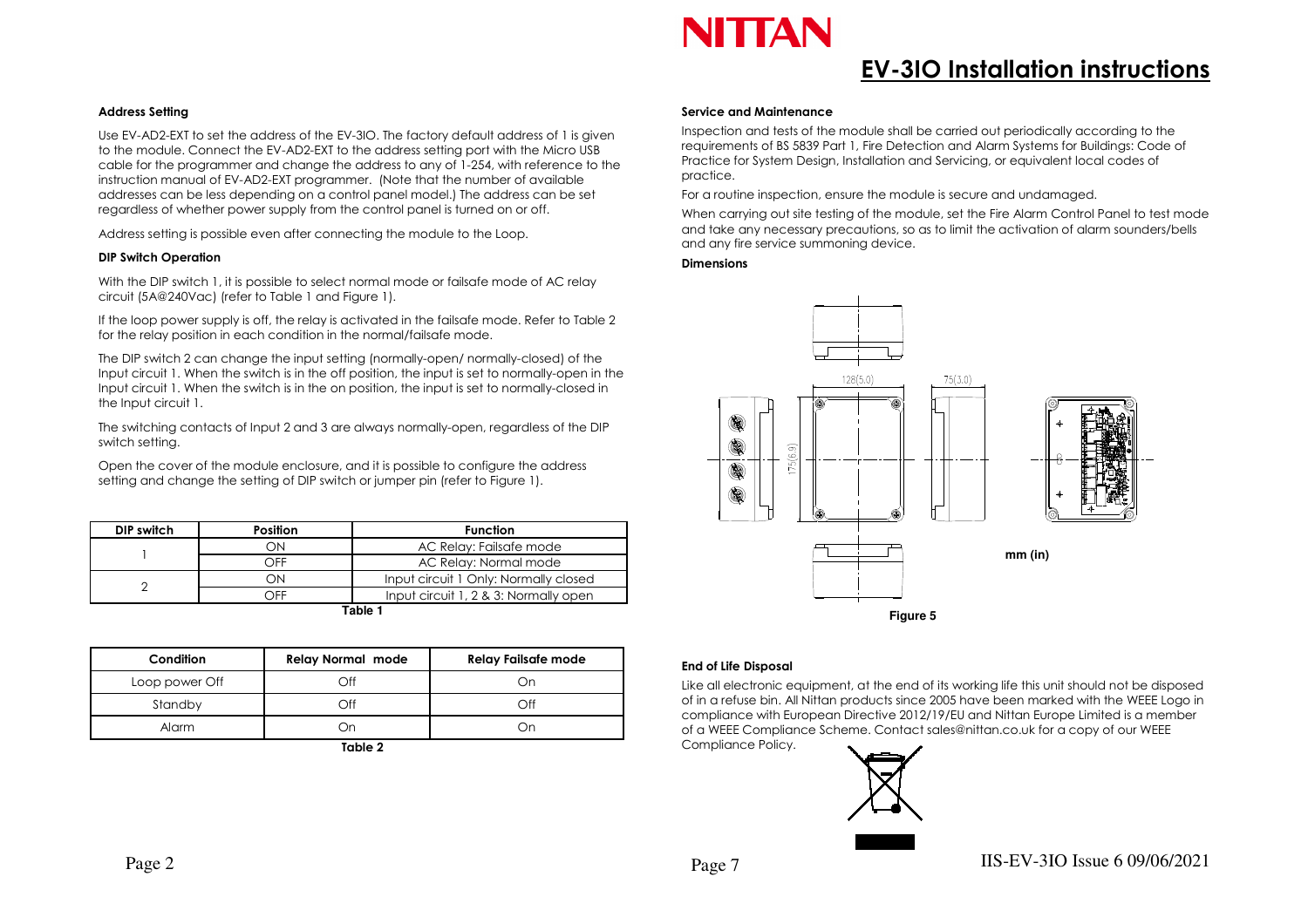

## **EV-3IO Installation instructions**

#### **Trouble shooting**

| Problem                                                                 | Possible cause                                                                                                                                                                  |  |  |
|-------------------------------------------------------------------------|---------------------------------------------------------------------------------------------------------------------------------------------------------------------------------|--|--|
| No response                                                             | The module falls off.<br>Address setting is not correct. Duplicate address.<br>Loop wiring is not correct. An open or short circuit in the<br>loop.<br>Loop voltage is too low. |  |  |
| Communication error                                                     | Duplicate address.<br>Loop voltage is too low.                                                                                                                                  |  |  |
| The module information is<br>not found on the panel                     | Data registered on the control panel is not correct.                                                                                                                            |  |  |
| Open circuit is detected in<br>the input circuit                        | Input wiring is not correct.<br>An open circuit in the input circuit.<br>EOL resistor is removed.                                                                               |  |  |
| Short circuit is detected in<br>the input circuit                       | Input wiring is shorted.                                                                                                                                                        |  |  |
| Input condition is latched                                              | Insulation in the input circuit is not enough. Input wiring is<br>not correct. EOL resistor is not appropriate.                                                                 |  |  |
| Input is not detected                                                   | Input wiring is not correct.<br>Input resistor is not appropriate.                                                                                                              |  |  |
| Short circuit is detected in<br>the input condition                     | Input wiring is not correct. Input resistor is not connected.<br>The DIP switch N.O/N.C setting is not appropriate (DIP<br>switch is set to N.C)                                |  |  |
| Input is detected in the<br>open circuit condition                      | The DIP switch N.O/N.C setting is not appropriate (DIP<br>switch is set to N.C)                                                                                                 |  |  |
| Relay stuck is detected                                                 | Relay is at fault.<br>Relay is welded due to exceeding the rating.                                                                                                              |  |  |
| Relay fails to operate while<br>relay stuck is not detected             | Loop wiring is not correct.<br>Control panel has incorrect cause and effect<br>programming. There is a problem with Relay.                                                      |  |  |
| Relay is activated<br>continuously while relay<br>stuck is not detected | Loop wiring is not correct.<br>There is a problem with Relay.                                                                                                                   |  |  |
| Relay is activated when<br>powering off the module or<br>the system     | The module is set to the failsafe mode                                                                                                                                          |  |  |
| SCI operates                                                            | There is a short circuit in the loop.<br>Too many devices (over 20mA in total in a standby<br>condition) are connected between the module and the<br>next SCI.                  |  |  |

#### **LED Operation**

The module is equipped with 5 LEDs to indicate the state of the module (refer to Figure 2 and Table 3).

Polling LED: flashes green during polling from the control panel.

Input LED: illuminates red to indicate that an input is activated.

Output LED: illuminates red when the output relay is on after receiving a command from the control panel.

Fault LED: illuminates yellow when a fault condition, i.e. an open or short circuit in the input circuit, or relay stuck fault is detected in the output circuit.

SCI LED: illuminates yellow when a short circuit is detected in the loop and the short circuit isolator (SCI) is activated.



**Figure 2** 

|                    | Colour | <b>Function</b> | State of module                                            | <b>State of LED</b> |
|--------------------|--------|-----------------|------------------------------------------------------------|---------------------|
| <b>Polling LED</b> | Green  | Polling         | Polling                                                    | Flashing            |
| Input LED          | Red    | Input           | Input                                                      | Steady on           |
| Output LED         | Red    | Output          | Relay on                                                   | Steady on           |
| <b>Fault LED</b>   | Yellow | Fault           | Open/short (input circuit)<br>Relay stuck (output circuit) | Steady on           |
| <b>SCILED</b>      | Yellow | Loop            | SCI                                                        | Steady on           |

**Table 3**